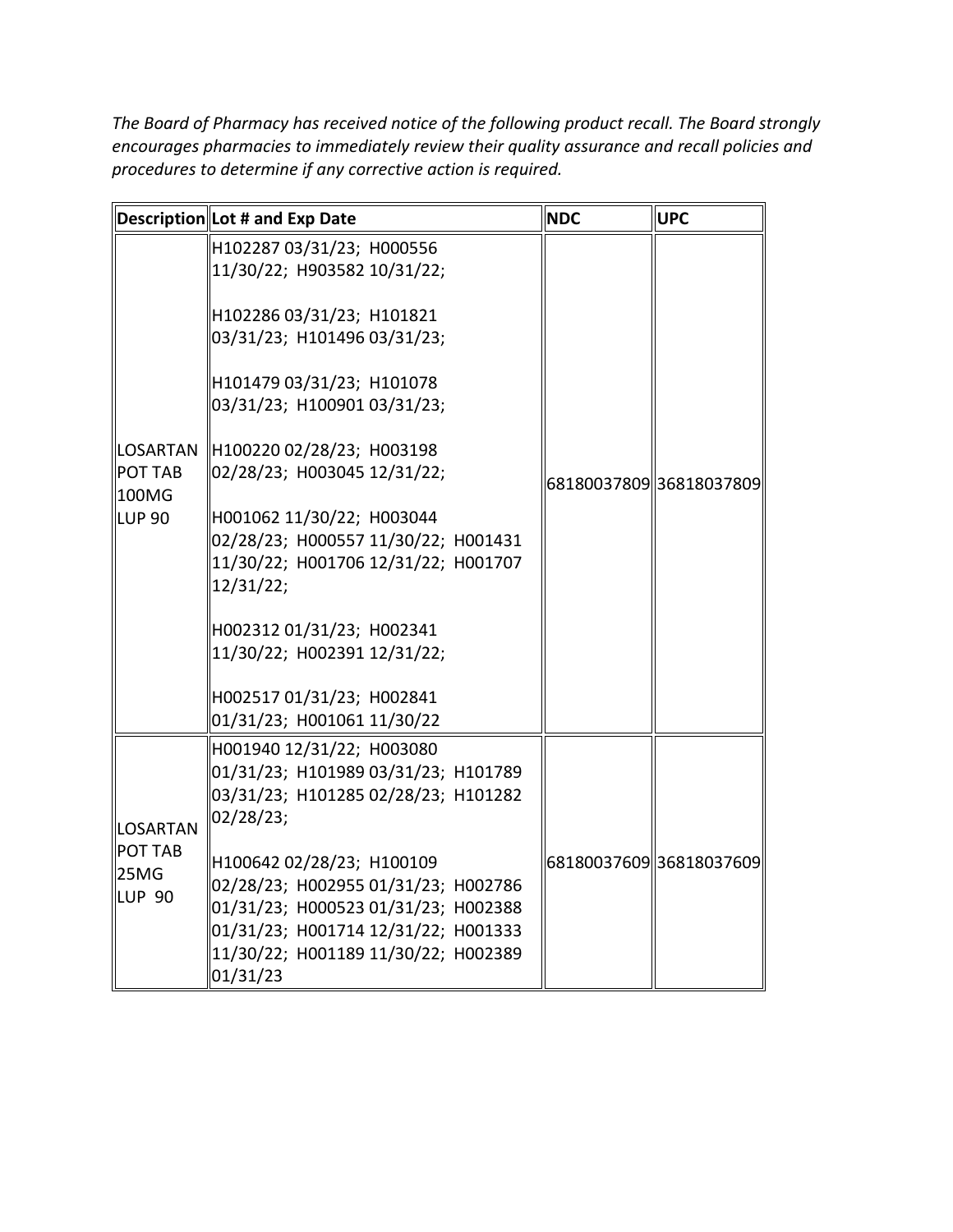|                                                             | Description Lot # and Exp Date                                                                                                                                                                                                                                                                                                                                                                                                                                                                                                                                                                                                                                                                                                                                                           | <b>NDC</b>  | <b>UPC</b>              |
|-------------------------------------------------------------|------------------------------------------------------------------------------------------------------------------------------------------------------------------------------------------------------------------------------------------------------------------------------------------------------------------------------------------------------------------------------------------------------------------------------------------------------------------------------------------------------------------------------------------------------------------------------------------------------------------------------------------------------------------------------------------------------------------------------------------------------------------------------------------|-------------|-------------------------|
| <b>LOSARTAN</b><br><b>POT TAB</b><br>50MG<br>LUP 90         | H001599 12/31/22; H000605<br>01/31/23; H001063 11/30/22; H001188<br>11/30/22; H001401 11/30/22; H001875<br>12/31/22; H001455 11/30/22; H002126<br>12/31/22; H002642 01/31/23; H002838<br>01/31/23; H100148 02/28/23; H101495<br>03/31/23;<br>H102043 03/31/23                                                                                                                                                                                                                                                                                                                                                                                                                                                                                                                            |             | 6818003770936818037709  |
| <b>LOSARTAN</b><br><b>POT TB</b><br><b>25MG</b><br>LUP11000 | H100110 02/28/23; H003122<br>02/28/23; H003121 02/28/23; H003079<br>01/31/23; H002958 01/31/23; H100111<br>02/28/23; H002787 01/31/23; H100644<br>03/31/23; H002957 01/31/23; H100146<br>02/28/23; H002489 01/31/23; H100643<br>02/28/23;<br>H002003 12/31/22; H100869<br>03/31/23; H101283 02/28/23; H101284<br>02/28/23; H101990 03/31/23; H101991<br>03/31/23; H100147 02/28/23; H001715<br>12/31/22; H000847 11/30/22; H000848<br>11/30/22; H000985 11/30/22; H001058<br>11/30/22; H001059 11/30/22; H001190<br>11/30/22; H001191 11/30/22; H002486<br>01/31/23; H001275 11/30/22; H002488<br>01/31/23; H001716 12/31/22; H001717<br>12/31/22; H001718 12/31/22; H001941<br>12/31/22; H002002 12/31/22; H101992<br>03/31/23; H002390 01/31/23; H002487<br>01/31/23; H001192 11/30/22 |             | 68180037603336818037603 |
| llLosartan<br>Potassium<br>Tablets<br>USP, 50mg             | See vendor notice for affected lots and<br>expiration dates.                                                                                                                                                                                                                                                                                                                                                                                                                                                                                                                                                                                                                                                                                                                             | 68180037703 |                         |
| Losartan<br>Potassium<br>Tablets<br>USP,<br>∥100mg          | See vendor notice for affected lots and<br>expiration dates.                                                                                                                                                                                                                                                                                                                                                                                                                                                                                                                                                                                                                                                                                                                             | 68180037803 |                         |